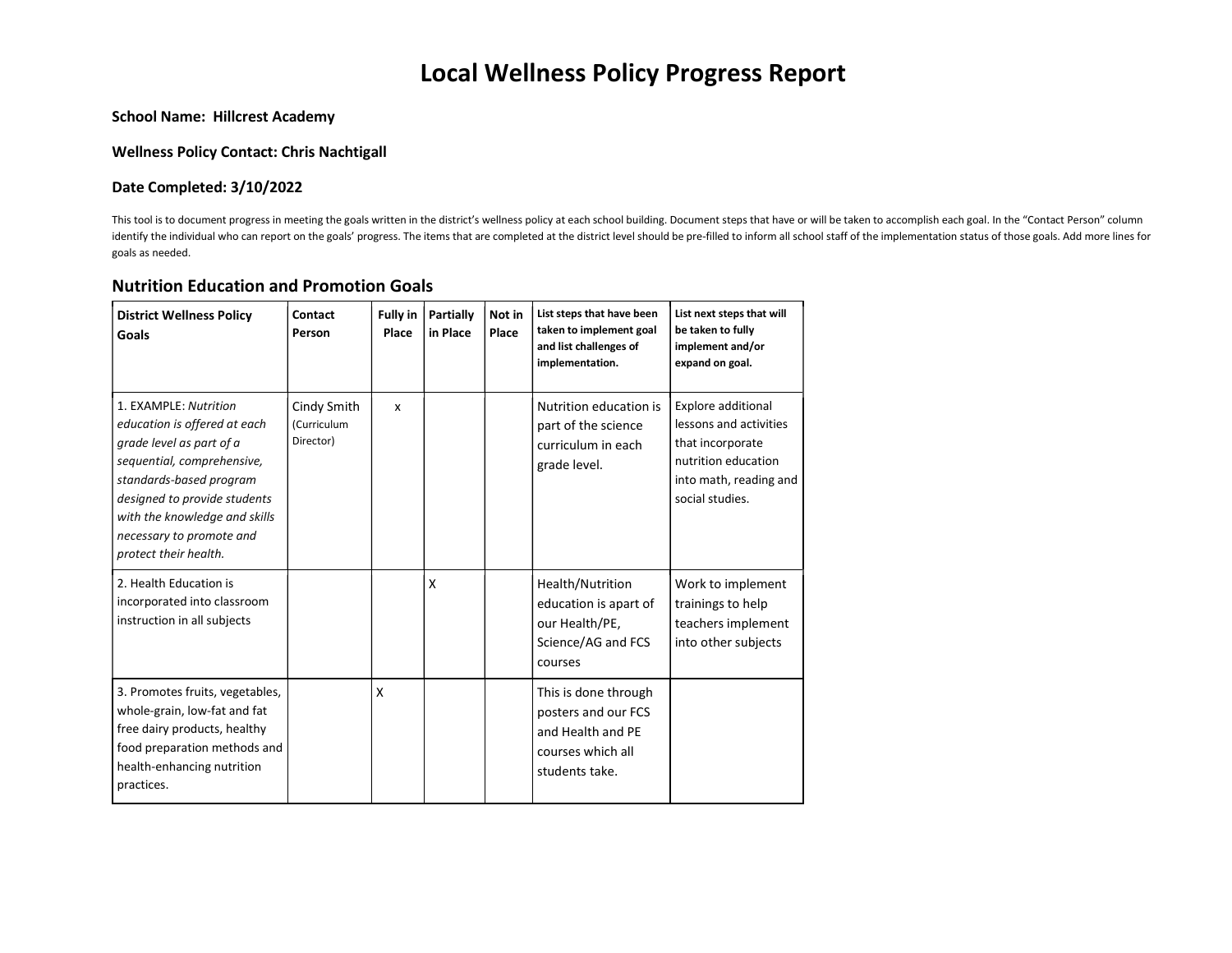## Physical Activity Goals

| <b>District Wellness Policy</b><br>Goals                                                                                  | Contact<br>Person                            | <b>Fully in</b><br>Place | Partially<br>in Place | Not in<br>Place | List steps that have been<br>taken to implement goal<br>and list challenges of<br>implementation.     | List next steps that will be<br>taken to fully implement<br>and/or expand on goal. |
|---------------------------------------------------------------------------------------------------------------------------|----------------------------------------------|--------------------------|-----------------------|-----------------|-------------------------------------------------------------------------------------------------------|------------------------------------------------------------------------------------|
| 1. Is taught by a certified<br>physical education instructor                                                              | Mitchell<br>Drey-<br>Health/PE<br>instructor | $\mathsf{X}$             |                       |                 | We made sure that all<br>potential teachers<br>have certification to<br>teach Health and PE           |                                                                                    |
| 2. Engages students in<br>moderate to vigorous activity<br>during at least 50 percent of<br>physical education class time | Mitchell<br>Drey-<br>Health/PE<br>instructor | X                        |                       |                 | Curriculum reflects this<br>goal of engaging<br>students in physical<br>activity during PE<br>classes |                                                                                    |

### Other School Based Activities Goals

| <b>District Wellness Policy</b><br>Goals                                                                                                                                                                                                                | Contact<br>Person                            | <b>Fully in</b><br>Place | Partially<br>in Place | Not in<br>Place | List steps that have been<br>taken to implement goal<br>and list challenges of<br>implementation.                                                             | List next steps that will be<br>taken to fully implement<br>and/or expand on goal. |
|---------------------------------------------------------------------------------------------------------------------------------------------------------------------------------------------------------------------------------------------------------|----------------------------------------------|--------------------------|-----------------------|-----------------|---------------------------------------------------------------------------------------------------------------------------------------------------------------|------------------------------------------------------------------------------------|
| 1. Offer Classroom health<br>education that complements<br>physical education by<br>reinforcing the knowledge and<br>self-management skills needed<br>to maintain a physically active<br>lifestyle and to reduce time<br>spent on sedentary activities. | Mitchell<br>Drey-<br>Health/PE<br>instructor | X                        |                       |                 | The Health curriculum<br>is designed to<br>compliment build on<br><b>Physical Education</b><br>curriculum of living a<br>lifestyle of health and<br>wellness. |                                                                                    |
| 2. Discourage sedentary<br>activities such as watching<br>television or playing computer<br>games.                                                                                                                                                      | Mitchell<br>Drey-<br>Health/PE<br>instructor | X                        |                       |                 | The Health and PE<br>curriculum challenges<br>students to think<br>about living an active<br>lifestyle.                                                       |                                                                                    |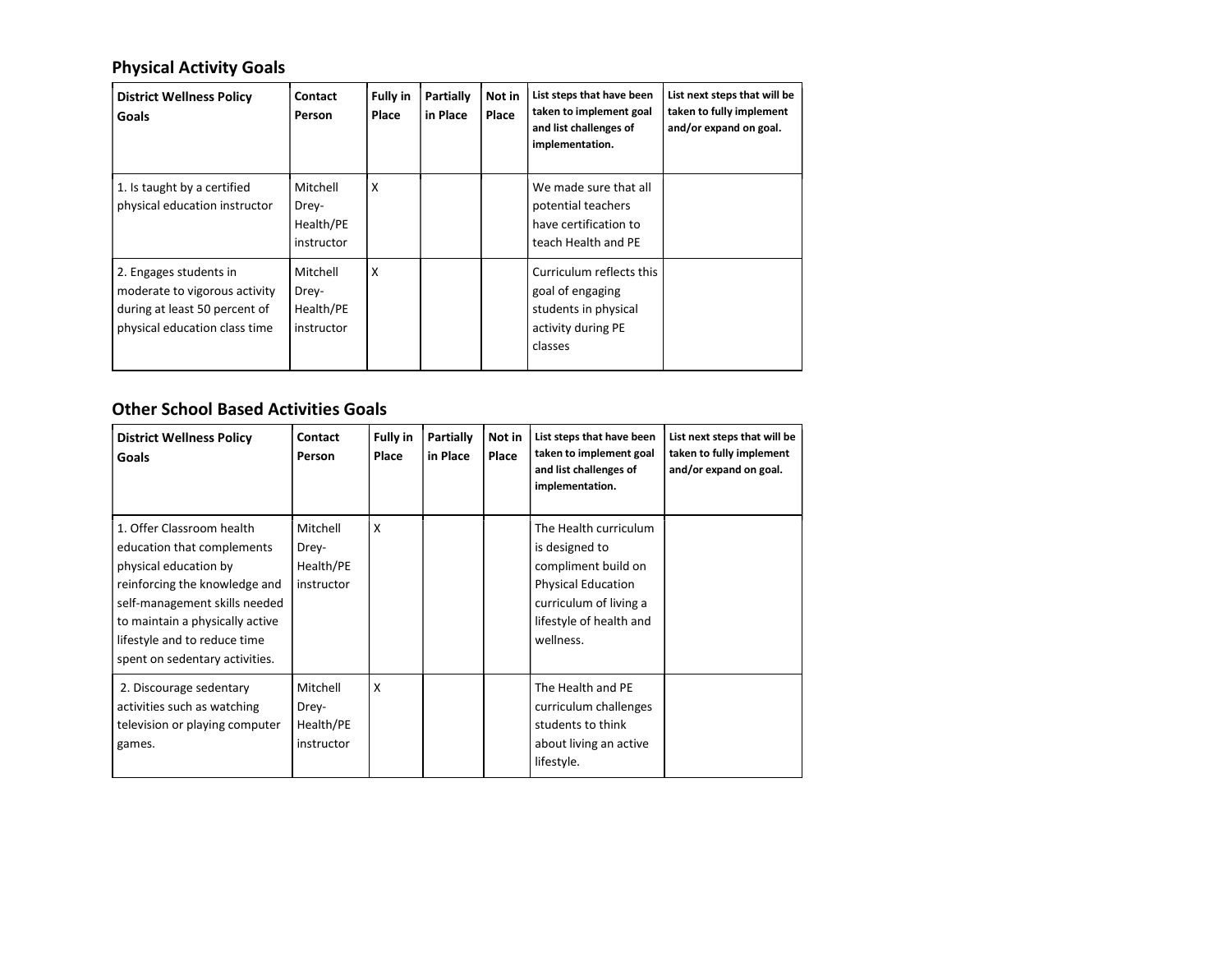## Standards and Nutrition Guidelines for All Foods and Beverages Sold to Students During the School Day (e.g. vending, school stores,

| etc.)                                                                                                                  |                   |                          |                       |                 |                                                                                                   |                                                                                    |  |
|------------------------------------------------------------------------------------------------------------------------|-------------------|--------------------------|-----------------------|-----------------|---------------------------------------------------------------------------------------------------|------------------------------------------------------------------------------------|--|
| <b>District Wellness Policy</b><br>Goals                                                                               | Contact<br>Person | <b>Fully in</b><br>Place | Partially<br>in Place | Not in<br>Place | List steps that have been<br>taken to implement goal<br>and list challenges of<br>implementation. | List next steps that will be<br>taken to fully implement<br>and/or expand on goal. |  |
| 1. N/A- We have no school<br>stores, vending machines or<br>other ways for students to<br>purchase food during the day | <b>NA</b>         | <b>NA</b>                |                       |                 | <b>NA</b>                                                                                         | <b>NA</b>                                                                          |  |
| 2.                                                                                                                     |                   |                          |                       |                 |                                                                                                   |                                                                                    |  |

### Standards for All Foods and Beverages Provided (not sold) to Students During the School Day (e.g. class parties, foods given as reward,

| etc.                                                                                               |                   |                          |                       |                 |                                                                                                   |                                                                                    |  |
|----------------------------------------------------------------------------------------------------|-------------------|--------------------------|-----------------------|-----------------|---------------------------------------------------------------------------------------------------|------------------------------------------------------------------------------------|--|
| <b>District Wellness Policy</b><br>Goals                                                           | Contact<br>Person | <b>Fully in</b><br>Place | Partially<br>in Place | Not in<br>Place | List steps that have been<br>taken to implement goal<br>and list challenges of<br>implementation. | List next steps that will be<br>taken to fully implement<br>and/or expand on goal. |  |
| 1. Be appealing and attractive<br>to students                                                      |                   | X                        |                       |                 | Make Fac/Staff aware<br>of this guideline<br>through inservices                                   |                                                                                    |  |
| 2. Be served in a clean and<br>pleasant surroundings                                               |                   | X                        |                       |                 | Make Fac/Staff aware<br>of this guideline<br>through inservices                                   |                                                                                    |  |
| 3. Meet, at minimum,<br>nutritional requirements<br>stablished by local, state, and<br>federal Law |                   | X                        |                       |                 | Make Fac/Staff aware<br>of this guideline<br>through inservices                                   |                                                                                    |  |

Polices for Food and Beverage Marketing